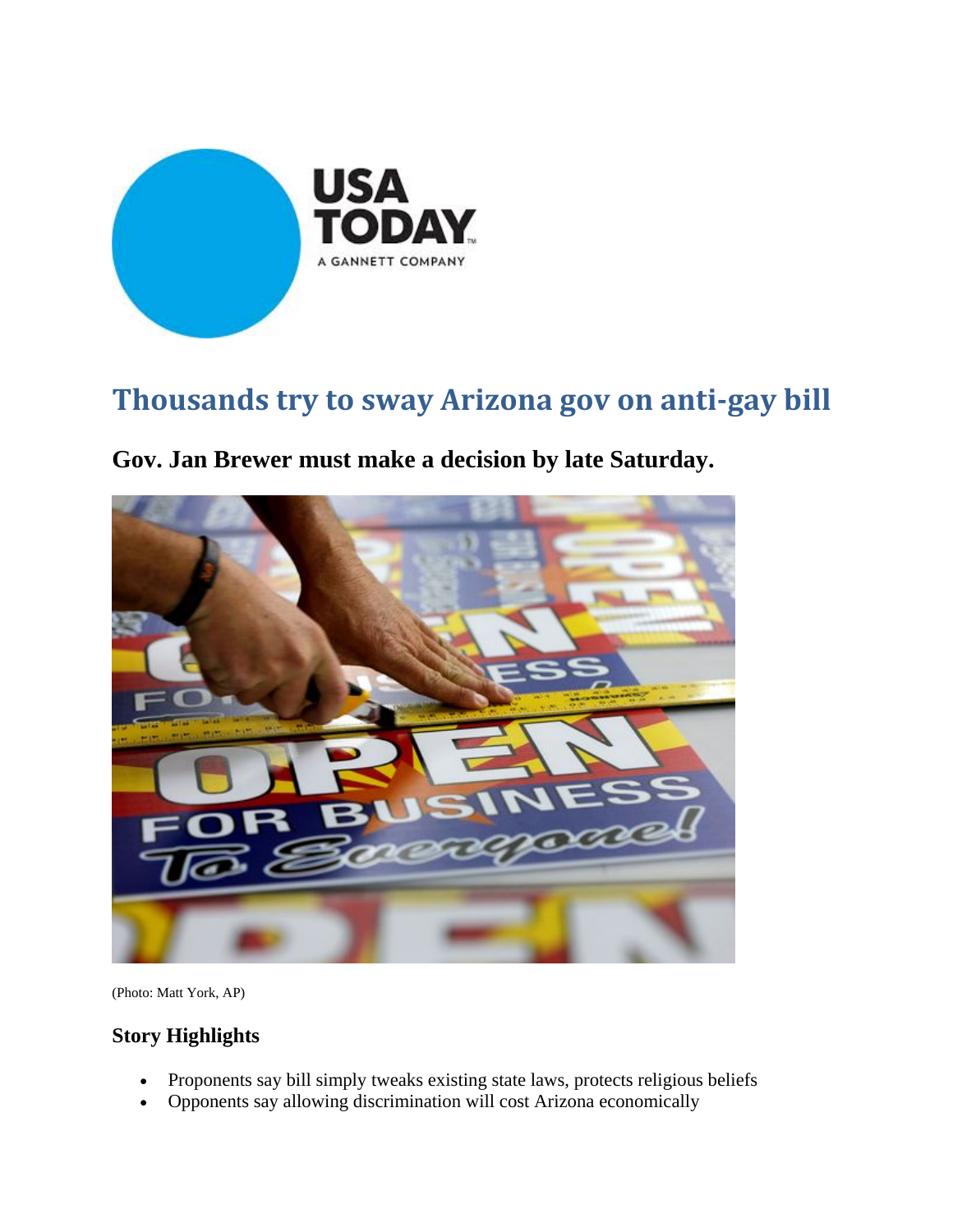Governor has boosters among both religious conservatives, business owners

PHOENIX --- February 26, 2014 --- Gov. Jan Brewer's office has been flooded with more than 20,000 e-mails, letters and phone calls from Arizonans and people across the USA trying to influence her decision on a bill that would allow religious beliefs to be a basis for refusing service to gays and others.

Brewer, who has until late Saturday to make her decision on Arizona Senate Bill 1062, is meeting privately Wednesday with people on both sides of the debate.

**STORY:** Ariz. gov takes time on anti-gay bill **STORY:** Ariz. worries Super Bowl is in danger

The Republican governor has not said publicly how she will act. But her recent statements seem to indicate a veto is imminent.

"I assure you, as always, I will do the right thing for the State of Arizona," a tweet posted to her official Twitter account said late Tuesday.

The legislation landed on her desk Monday, and as each day has passed, emotions surrounding the debate have heightened. Many are questioning why Brewer is taking so long to act.

Speculation is that the governor will veto the bill no later than Friday evening. The Arizona



Chamber of Commerce and Industry, which is among the business groups strongly opposed to the bill, is scheduled to honor her then.

Some political insiders believe Brewer has allowed furor over the legislation to build to thwart social conservatives' attempts to push a similar bill later. SB 1062 bill shields businesses from being sued if they deny service to individuals based on sincerely held religious beliefs.

Arizona Gov. Jan Brewer at the National Governors Association conference Feb. 24, 2014 in Washington.(Photo: Getty Images)

E-mails obtained by *The Arizona Republic* through a public-records request highlight the passion behind the debate. The newspaper asked Brewer's office for a representative sample of correspondence. The office produced four e-mails.

The subject line of one from Michelle Cruz sent Tuesday said one word, "Faith." She urged the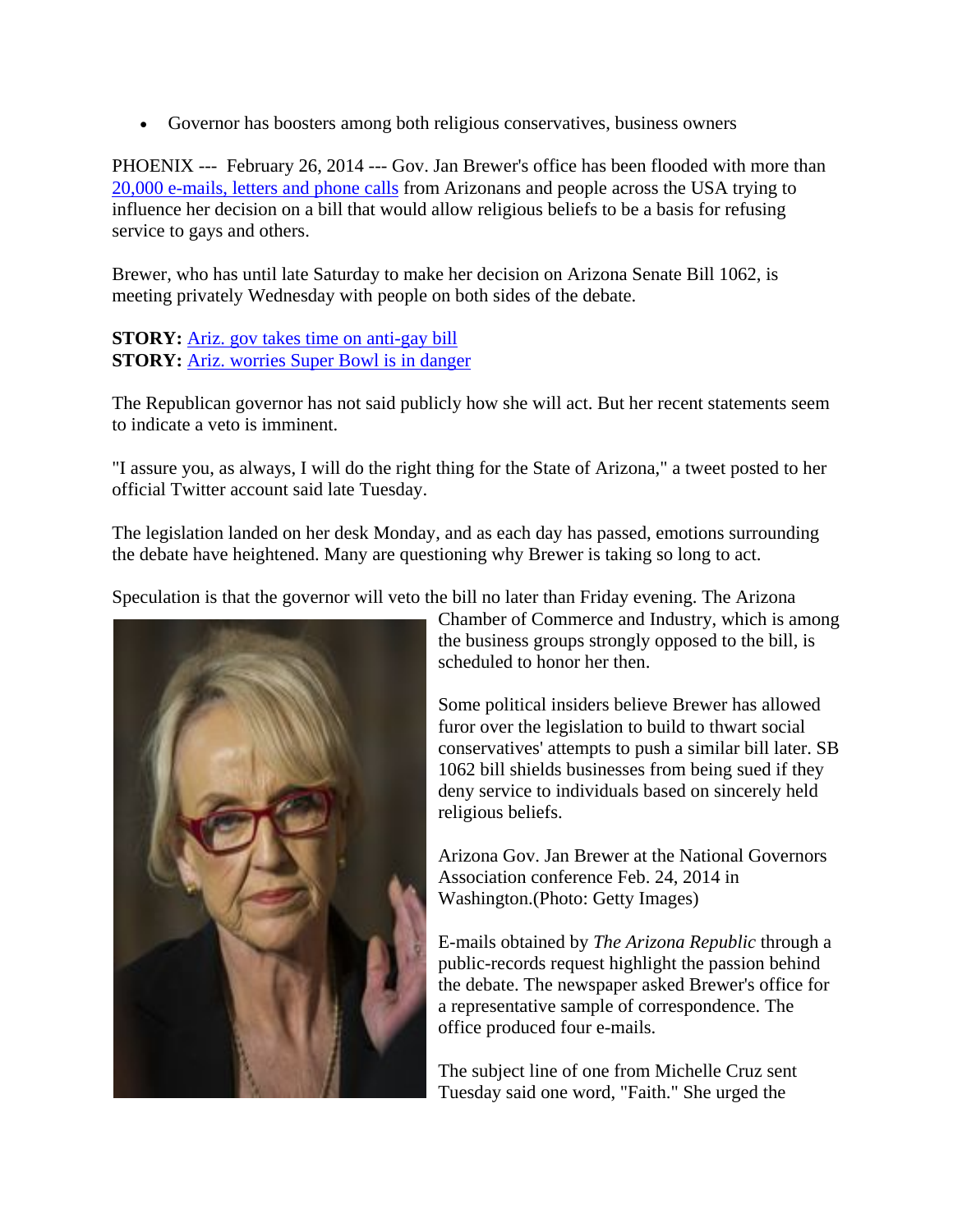governor to sign SB 1062.

"Our Constitution guarantees that in America, people are free to live and work according to their faith," Cruz wrote. "Yet as religious hostility grows throughout the nation, it has become clear that his fundamental right is under attack. That's why I ask you to sign SB 1062, to make it clear that all people of faith are welcome in our state. No one should be forced to forfeit their religious beliefs simply because they go to work or start a business. Please stand up for religious liberty and Sign SB 1062!"

Likewise, Marlene Stigsell asked Brewer to sign the bill, saying religious liberties are being threatened.

"SB 1062 will help avoid the situations being experienced around the country where businesses are being forced to close because of their owners' faith," Stigsell wrote.

On the other side, Kathleen Laird wrote the legislation is "bad for business, bad for Arizona's economy, will encourage frivolous lawsuits, and encourages discrimination of classes of people who are not covered under anti-discrimination laws."

And Debra Mulligan wrote to Brewer that the legislation "is totally unnecessary."

"Arizonans value freedom and equality," Mulligan wrote. "Please support the Golden Rule by vetoing this bill. If it passes into law, it will only open the door to discrimination and create a legal and bureaucratic mess — once again propelling the state into the spotlight for all the wrong reasons."

**MORE:** 3 Ariz. state senators backtrack on service refusal bill **MORE:** Arizona busines leaders urge veto of religion bill

The Hispanic National Bar Association said Wednesday that it is canceling its 2015 convention in Phoenix because of the legislation, one of the first groups to pull an event from the state.

Principal John Boyd of The Boyd Co., based in New Jersey, helps companies re-locate around the world. He said clients are concerned about setting up shop in Arizona.

He said his company has monitored the legislation closely and concern about the proposal has surpassed that of the tough immigration law known as SB 1070 that Brewer signed into law four years ago.

"This is reminiscent of what we experience years ago over the MLK fiasco," Boyd said Wednesday. Corporate clients are worried how the legislation, if signed into law, would affect their abilities to recruit and retain workers.

"Arizona is in a fistfight for the best workers," he said. "Any barrier to attracting the best workers is a huge negative."